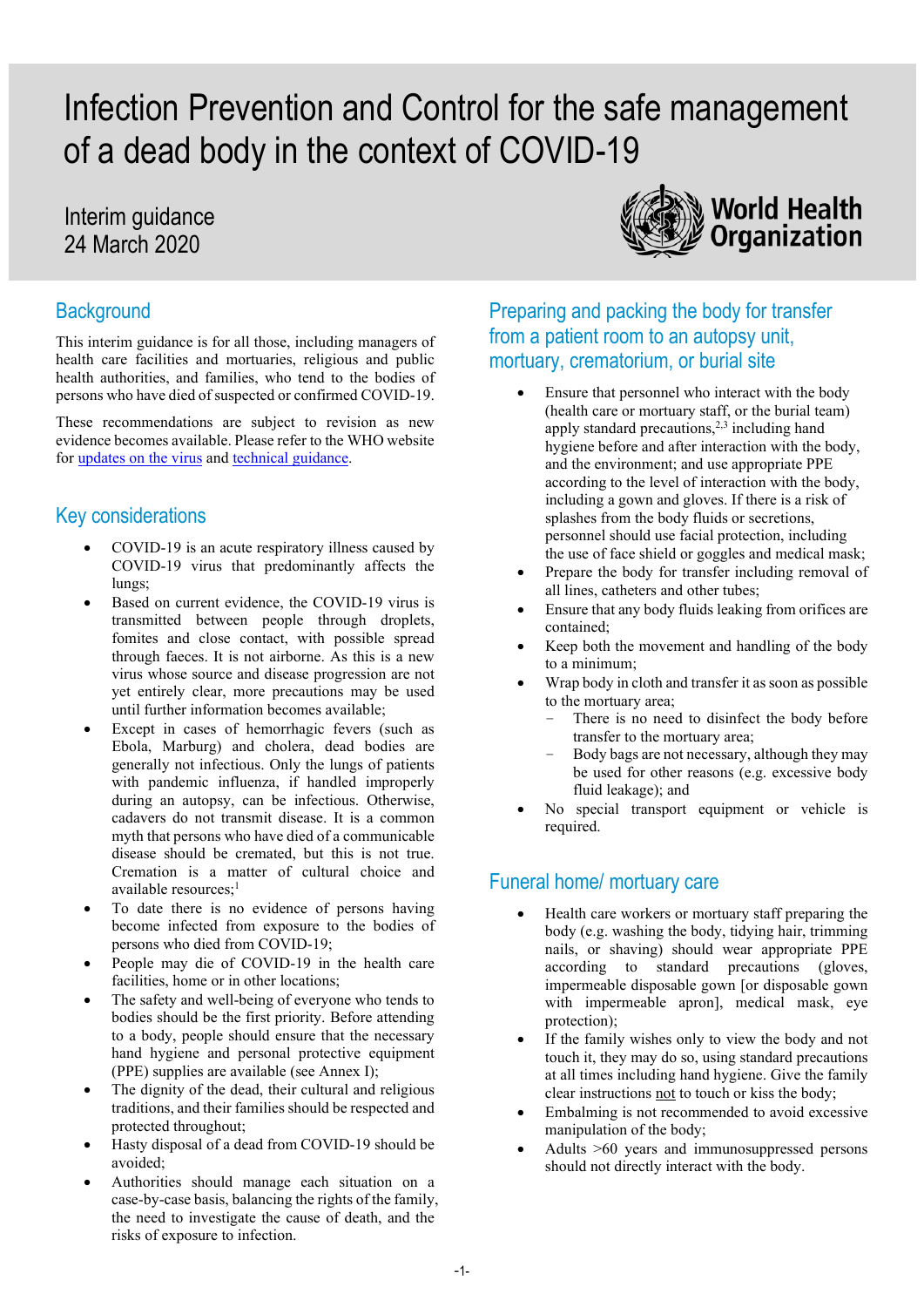### Autopsy, including engineering and environmental controls

- Safety procedures for deceased persons infected with COVID-19 should be consistent with those used for any autopsies of people who have died from an acute respiratory illness. If a person died during the infectious period of COVID-19, the lungs and other organs may still contain live virus, and additional respiratory protection is needed during aerosol-generating procedures (e.g. procedures that generate small-particle aerosols, such as the use of power saws or washing of intestines);
- If a body with suspected or confirmed COVID-19 is selected for autopsy, health care facilities must ensure that safety measures are in place to protect those performing the autopsy;<sup>4</sup>
- Perform autopsies in an adequately ventilated room, i.e. at least natural ventilation with at least 160L/s/patient air flow or negative pressure rooms with at least 12 air changes per hour (ACH) and controlled direction of air flow when using mechanical ventilation:<sup>5</sup>
- Only a minimum number of staff should be involved in the autopsy;
- Appropriate PPE must be available, including a scrub suit, long sleeved fluid-resistant gown, gloves (either two pairs or one pair autopsy gloves), and face shield (preferably) or goggles, and boots. A particulate respirator (N95 mask or FFP2 or FFP3 or its equivalent) should be used in the case of aerosol-generating procedures.6

#### Environmental cleaning and control

Human coronaviruses can remain infectious on surfaces for up to 9 days.7 COVID-19 virus has been detected after up to 72 hours in experimental conditions.<sup>8</sup> Therefore, cleaning the environment is paramount.

- The mortuary must be kept clean and properly ventilated at all times;
- Lighting must be adequate. Surfaces and instruments should be made of materials that can be easily disinfected and maintained between autopsies;
- Instruments used during the autopsy should be cleaned and disinfected immediately after the autopsy, as part of the routine procedure;
- Environmental surfaces, where the body was prepared, should first be cleaned with soap and water, or a commercially prepared detergent solution;
- After cleaning, a disinfectant with a minimum concentration of 0.1% (1000 ppm) sodium hypochlorite (bleach), or 70% ethanol should be

placed on a surface for at least 1 minute.<sup>7</sup> Hospital-grade disinfectants may also be used as long as they have a label claim against emerging viruses and they remain on the surface according to manufacturer's recommendations;

- Personnel should use appropriate PPE, including respiratory and eye protection, when preparing and using the disinfecting solutions; and
- Items classified as clinical waste must be handled and disposed of properly according to legal requirements.

#### Burial

People who have died from COVID-19 can be buried or cremated.

- Confirm national and local requirements that may dictate the handling and disposition of the remains.
- Family and friends may view the body after it has been prepared for burial, in accordance with customs. They should not touch or kiss the body and should wash hands thoroughly with soap and water after the viewing;
- Those tasked with placing the body in the grave, on the funeral pyre, etc., should wear gloves and wash hands with soap and water after removal of the gloves once the burial is complete.

#### Burial by family members or for deaths at home

In contexts where mortuary services are not standard or reliably available, or where it is usual for ill people to die at home, families and traditional burial attendants can be equipped and educated to bury people under supervision.

- Any person (e.g. family member, religious leader) preparing the deceased (e.g. washing, cleaning or dressing body, tidying hair, trimming nails or shaving) in a community setting should wear gloves for any contact with the body. For any activity that may involve splashing of bodily fluids, eye and mouth protection (face shield or goggles and medical mask) should be worn. Clothing worn to prepare the body should be immediately removed and washed after the procedure, or an apron or gown should be worn;
- The person preparing the body should not kiss the deceased. Anyone who has assisted in preparing the body should thoroughly wash their hands with soap and water when finished;
- Apply principles of cultural sensitivity and ensure that family members reduce their exposure as much as possible. Children, older people (>60 years old), and anyone with underlying illnesses (such as respiratory illness, heart disease, diabetes, or compromised immune systems) should not be involved in preparing the body. A minimum number of people should be involved in preparations. Others may observe without touching the body at a minimum distance of 1 m;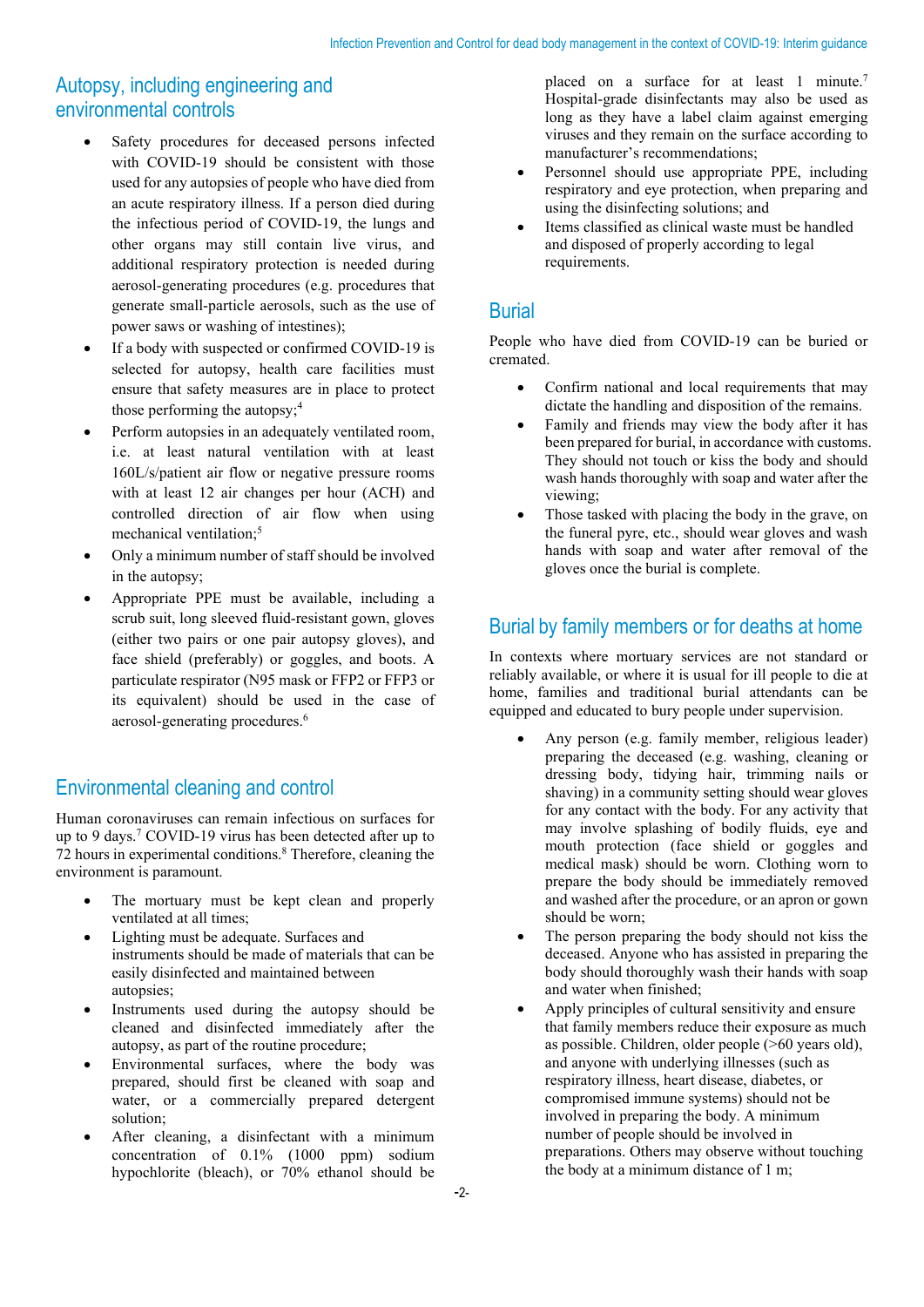- Family and friends may view the body after it has been prepared for burial, in accordance with customs. They should not touch or kiss the body and should wash their hands thoroughly with soap and water following the viewing; physical distancing measures should be strictly applied (at least 1 m between people).
- People with respiratory symptoms should not participate in the viewing or at least wear a medical mask to prevent contamination of the place and further transmission of the disease to others;
- Those tasked with placing the body in the grave, on the funeral pyre, etc. should wear gloves and wash hands with soap and water once the burial is complete;
- Cleaning of reusable PPE should be conducted in accordance with manufacturer's instructions for all cleaning and disinfection products (e.g. concentration, application method and contact time, etc.);
- Children, adults  $> 60$  years, and immunosuppressed persons should not directly interact with the body;
- Although burials should take place in a timely manner, in accordance with local practices, funeral ceremonies not involving the burial should be postponed, as much as possible, until the end of the epidemic. If a ceremony is held, the number of participants should be limited. Participants should observe physical distancing at all times, plus respiratory etiquette and hand hygiene;
- The belongings of the deceased person do not need to be burned or otherwise disposed of. However, they should be handled with gloves and cleaned with a detergent followed by disinfection with a solution of at least 70% ethanol or 0.1% (1000 ppm) bleach, and
- Clothing and other fabric belonging to the deceased should be machine washed with warm water at 60−90°C (140−194°F) and laundry detergent. If machine washing is not possible, linens can be soaked in hot water and soap in a large drum using a stick to stir and being careful to avoid splashing. The drum should then be emptied, and the linens soaked in 0.05% chlorine for approximately 30 minutes. Finally, the laundry should be rinsed with clean water and the linens allowed to dry fully in sunlight.<sup>9</sup>

#### **References**

- 1. Pan American Health Organization. Leadership during a pandemic: What your municipality can do. Tool 18: Management of dead bodies. https://www.paho.org/disasters/index.php?option=c om\_docman&view=download&category\_slug=tool s&alias=545-pandinflu-leadershipduring-tool-18&Itemid=1179&lang=en (accessed March 23, 2020).
- 2. World Health Organization. (2007). Standard precautions in healthcare.

precautions-in-health-care (accessed March 22, 2020).

https://www.who.int/publications-detail/standard-

- 3. World Health Organization. (2020). Infection prevention and control during health care when COVID-19 is suspected: interim guidance, 25 January 2020. https://www.who.int/publications-detail/infectionprevention-and-control-during-health-care-whennovel-coronavirus-(ncov)-infection-is-suspected-20200125. (accessed March 22, 2020).
- 4. Royal College of Pathologists (UK). (2020). Autopsy practice relating to possible cases of COVID-19 (2019 nCov, novel coronavirus from China 2019/2020). https://www.rcpath.org/uploads/assets/d5e28baf-5789-4b0f-acecfe370eee6223/fe8fa85a-f004-4a0c-81ee4b2b9cd12cbf/Briefing-on-COVID-19 autopsy-Feb-2020.pdf (accessed March 22, 2020).
- 5. World Health Organization. (2009).Natural ventilation for infection control in health care settings. World Health Organization. https://apps.who.int/iris/handle/10665/44167 (accessed March 22, 2020).
- 6. Centers for Disease Control and Prevention. (2020). Interim guidance for collection and submission of post-mortem specimens from deceased persons under investigation (PUI) for COVID-19, February 2020. https://www.cdc.gov/coronavirus/2019 ncov/hcp/guidance-postmortem-specimens.html (accessed March 22, 2020).
- 7. Kampf G, Todt D, Pfaender S, Steinmann E. Persistence of coronaviruses on inanimate surfaces and their inactivation with biocidal agents. Journal of Hospital Infection. 2020;104(3):246-51. https://doi.org/10.1016/j.jhin.2020.01.022 (accessed March 22, 2020).
- 8. Aerosol and Surface Stability of SARS-CoV-2 as Compared with SARS-CoV-1 [https://www.nejm.org/doi/full/10.1056/NEJMc200](https://www.nejm.org/doi/full/10.1056/NEJMc2004973) [4973](https://www.nejm.org/doi/full/10.1056/NEJMc2004973)
- 9. World Health Organization. (2020). Water, sanitation, hygiene, and waste management for the COVID-19 virus. Interim guidance: 19 March 2020. [https://apps.who.int/iris/bitstream/handle/10665/33](https://apps.who.int/iris/bitstream/handle/10665/331499/WHO-2019-nCoV-IPC_WASH-2020.2-eng.pdf?sequence=1&isAllowed=y) [1499/WHO-2019-nCoV-IPC\\_WASH-2020.2-](https://apps.who.int/iris/bitstream/handle/10665/331499/WHO-2019-nCoV-IPC_WASH-2020.2-eng.pdf?sequence=1&isAllowed=y)

[eng.pdf?sequence=1&isAllowed=y](https://apps.who.int/iris/bitstream/handle/10665/331499/WHO-2019-nCoV-IPC_WASH-2020.2-eng.pdf?sequence=1&isAllowed=y) (Accessed March 22, 2020).

#### Further references related to the management of dead bodies in an influenza pandemic

New South Wales Government (Australia). (2013). Handling of bodies by funeral directors during an influenza pandemic. https://www.health.nsw.gov.au/environment/factsheets/Page s/bodies-influenza.aspx (accessed March 22, 2020).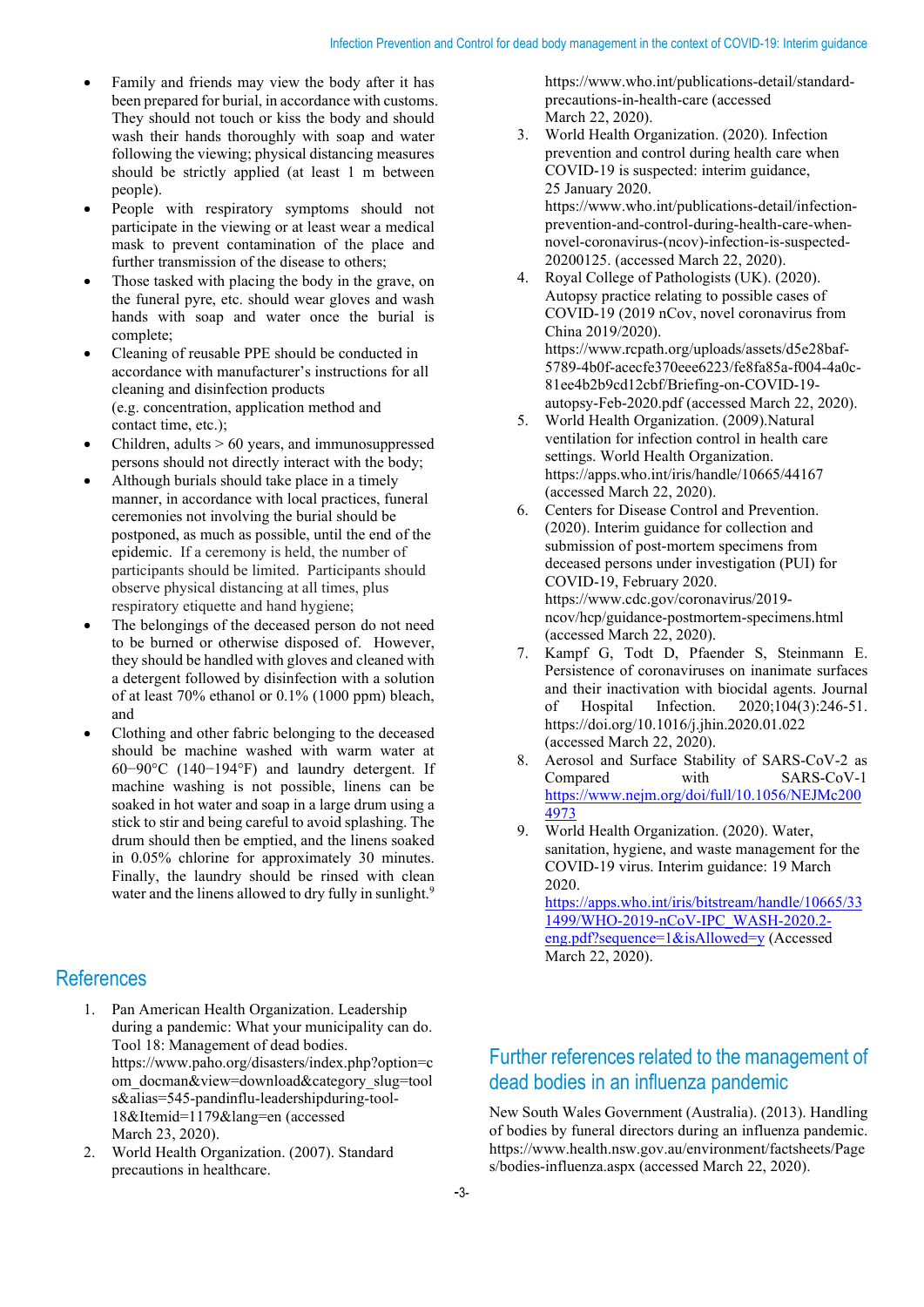template-guidance-on-management-of-deathcertification.pdf (accessed March 22, 2020).

Centers for Disease Control and Prevention (USA). (2009). Post-mortem care and safe autopsy procedures for Novel H1N1 Influenza. https://www.cdc.gov/h1n1flu/post\_mortem.htm (accessed March 22, 2020).

Government of the United Kingdom. (2012), Pandemic influenza: Guidance on the management of death certification and cremation certification in a pandemic. https://assets.publishing.service.gov.uk/government/uploads/ system/uploads/attachment\_data/file/216822/2012-06-21dh-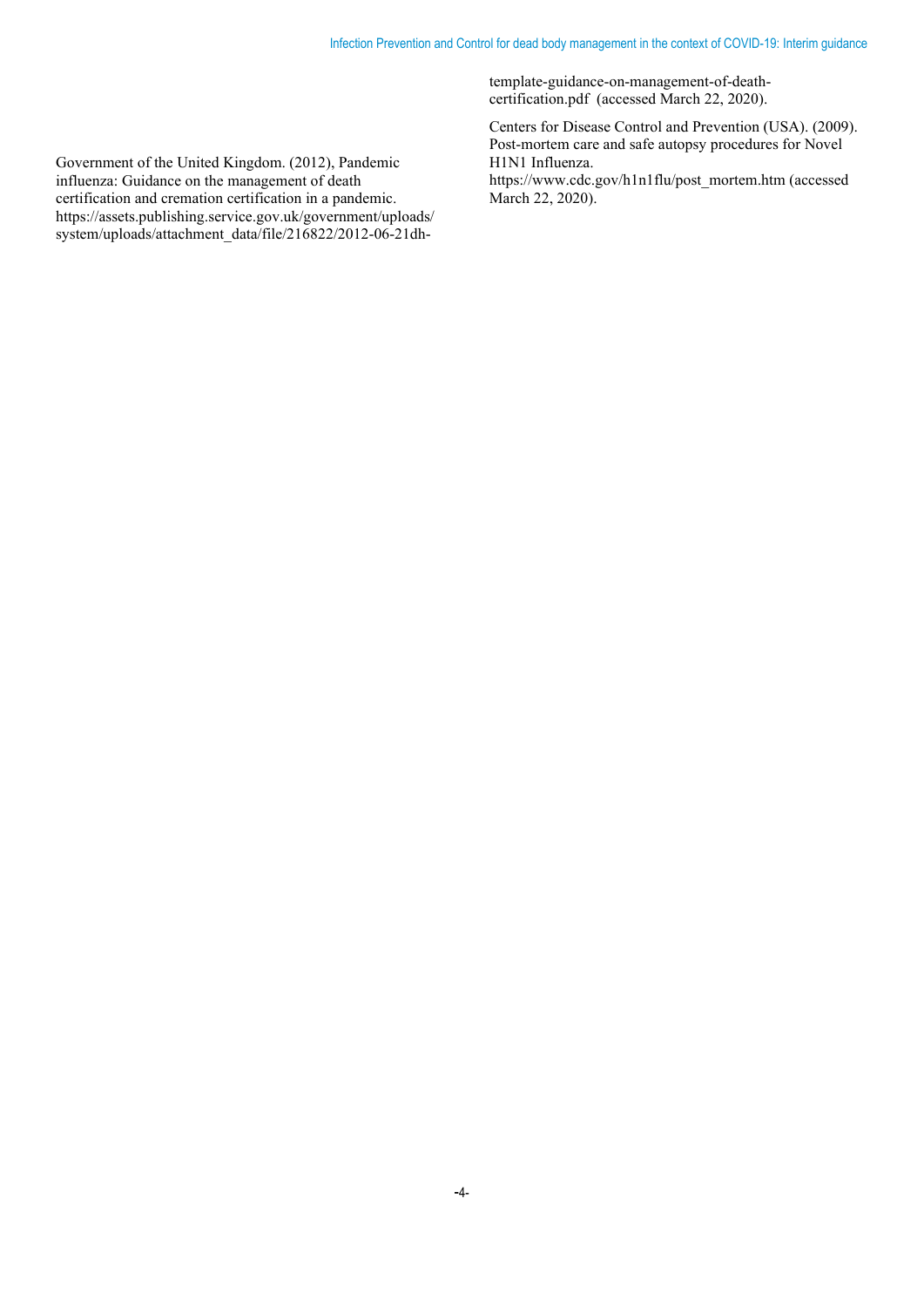## Annex I: Summary of personal protective equipment

#### **Table 1. Use of personal protective equipment in the mortuary management of COVID-19 bodies**

| Procedure                                                          | Hand hygiene | Disposable gloves | Medical mask | Respirator<br>(N-95 or similar) | Long sleeved gown | Face shield<br>(preferred) or anti-<br>fog goggles | Rubber gloves | Apron |
|--------------------------------------------------------------------|--------------|-------------------|--------------|---------------------------------|-------------------|----------------------------------------------------|---------------|-------|
| Packing and<br>transport of<br>the body                            | Yes          | Yes               |              |                                 | Yes               |                                                    |               |       |
| Mortuary care                                                      | Yes          | Yes               | Yes          |                                 | Yes               | Yes                                                |               |       |
| Autopsy                                                            | Yes          | Yes               |              | Yes                             | Yes               | Yes                                                | Yes           | Yes   |
| Religious<br>observation -<br>care of body<br>by family<br>members | Yes          | Yes               |              |                                 | Yes OR Apron      |                                                    |               | Yes   |

For the technical specifications of PPE, please refer to Technical specifications of medical devices for the case management of COVID-19 in healthcare settings.